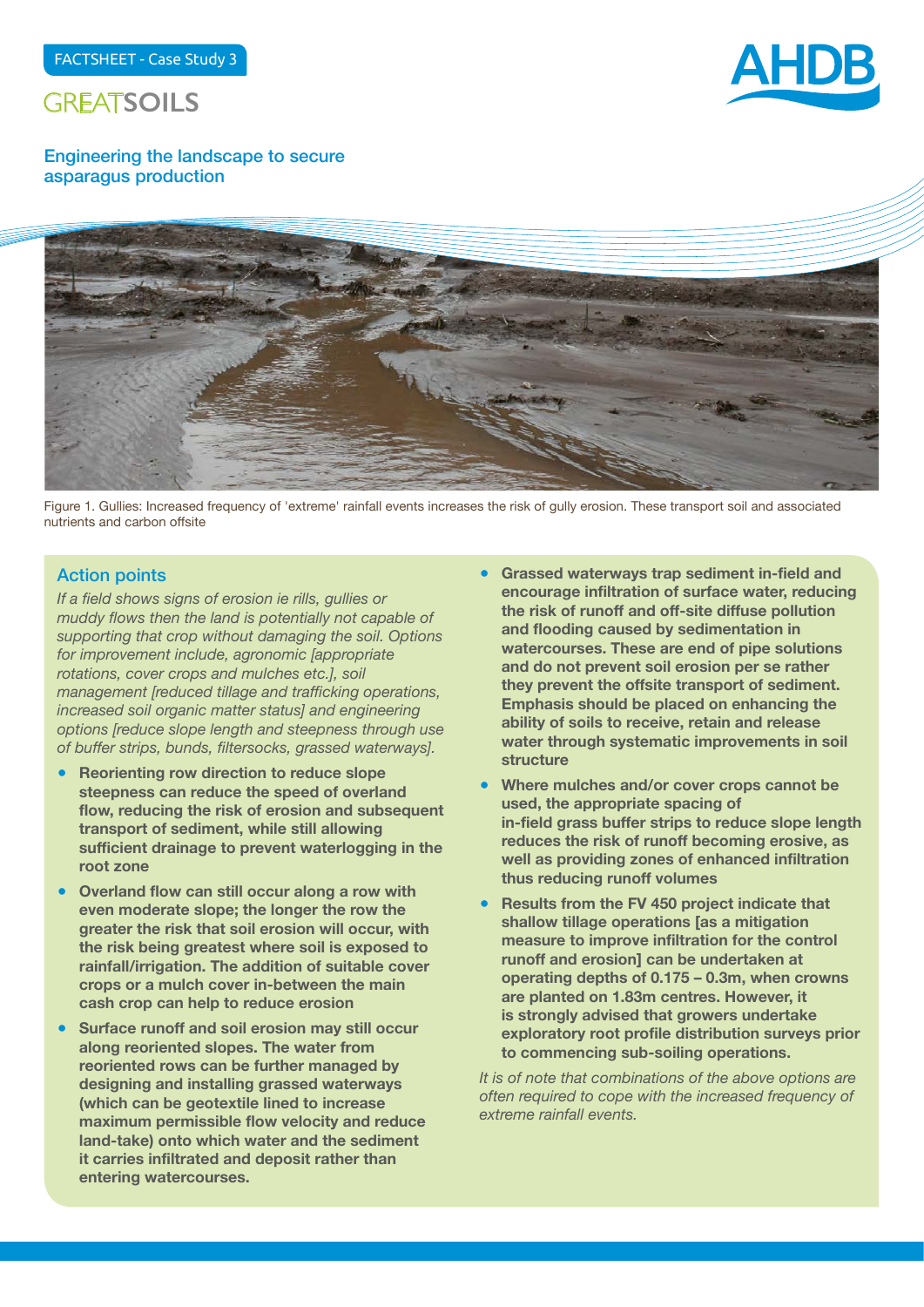#### **Background**

John Chinn has been farming asparagus in Ross-on-Wye for over 15 years where the deep, freely draining, sandy loam soils provide ideal conditions in which to grow this



high value crop. Standing water causes root infections in asparagus so sloping fields are favored to reduce this risk. However, the combination of slopes with little ground cover on erodible soil can mean that the land is not capable of supporting this crop without damaging the land. In 2007 extreme rainfall events resulted in a substantial loss of soil

John Chinn, Cobrey Farms

from John's land, which raised concern from the Environment Agency. At the time John undertook a Soil Protection Review which identified that a number of his asparagus fields were at high risk of erosion (Figure 1). With extreme rainfall events becoming more frequent, John was left with a choice of changing his cropping or modifying his approaches to provide better soil protection.

At a local Catchment Sensitive Farming (CSF) workshop John met Dr Robert Simmons from Cranfield University, a Senior Lecturer and consultant in soil erosion control. Following reconnaissance visits to the farm, to assess the magnitude of the issue and to collect initial site data, John and Rob worked closely to design runoff and erosion control measures that were practical from both an erosion control and farming perspective.



Figure 2. Grassed waterway retrofit in an established asparagus plantation.

Initially field designs had to be retrospectively fitted into fields already planted with asparagus (Figure 2).

However, following the demonstrable success that these designs had in reducing runoff and erosion, John commissioned them for over 500 hectares of new land. Grassed waterways and associated field engineering in combination with mulching and/or cover crops allows John to grow asparagus crops on fields which would otherwise be too susceptible to soil erosion. The bespoke design optimises field layout, reducing the area of land taken out of production while maximising runoff control in a practical configuration (Figures 3 & 4). John currently has 10 miles of geotextile lined grassed waterways over a combination of his own and rented land. His grassed waterways protect over 1,000 acres of asparagus in Herefordshire, Gloucestershire, Suffolk and Norfolk.



Figure 3. Bespoke GWW with jute geotextile to provide immediate protection from rainfall and runoff



Figure 4. Bespoke GWW with short dense grass sward that promotes infiltration and sediment retention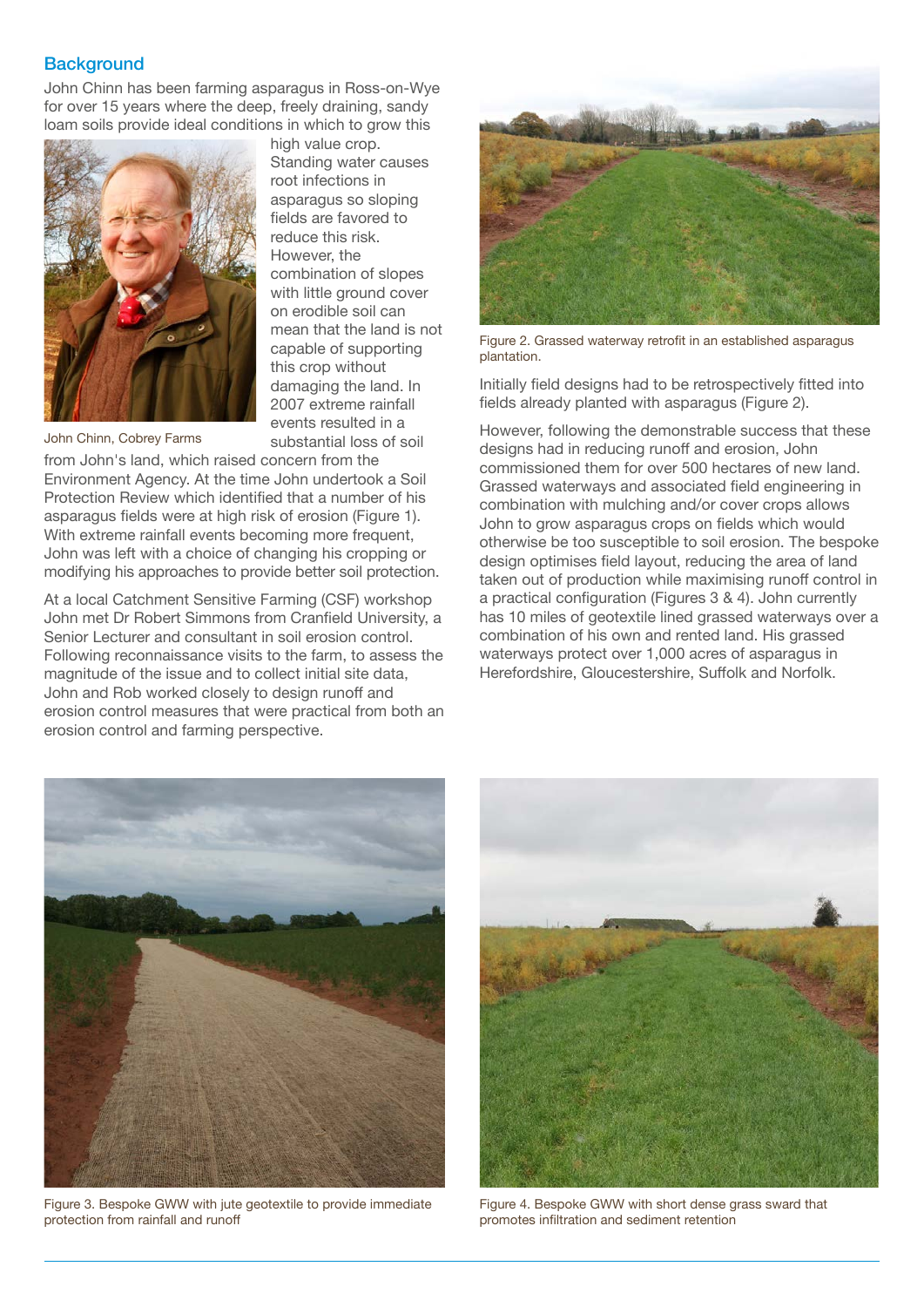### Approaches used

A grassed waterway is a purposefully constructed broad and shallow, hence inefficient, channel with side slopes not exceeding a 1 in 2 gradient. Geotextile materials can be laid down to provide immediate protection of the channel bed. The design, based on proven engineering principles, takes into account soil, slope and rainfall and usually follows a natural drainage pathway to avoid excess field engineering (Figure 5) which is where the most erosion repeatedly occurs in the field. The geotextile provides immediate protection to the soil from raindrop impacts, preventing grass seeds being washed away before they have had a chance to establish. The grass seed is typically broadcast sown or drilled over the area of the grassed waterway prior to the geotextile being laid, and as it establishes takes over the role of protecting the channel surface from the geotextile. Typically, a jute or coir geotextile is used that will eventually degrade leaving the established grass cover to provide long-term protection. A dense short grass sward is required for optimum efficacy in terms of reducing runoff velocity and sediment deposition. In addition, grass roots help to stabilise the bed of the grassed waterway thus preventing scouring.



Figure 5. Grassed waterways are designed to sit within the natural topography with minimum land engineering.

While the construction of the grassed waterway means that land is lost to production, the land that is lost is typically the least productive because it follows the natural flow path which is often the most degraded land and therefore least able to support the crop. The use of a combined jute and or coir geotextile and grass cover reduces the land area taken out of production. A simple non-lined grassed waterway would require a significantly greater width to protect against an equivalent design storm. The final land take is dependent on predicted volume of water flowing onto the waterway at a predetermined level of risk eg a 1 in 30 year storm event. All grassed waterways designed by Cranfield are based on a 1 in 30 year storm event. Land take can also be reduced by reducing the volume of runoff generated from contributing areas by taking pro-active steps to improve infiltration eg through the use of companion crops, shallow tillage options, mulches etc.

The grassed waterway is designed to intercept surface runoff coming from upslope-contributing areas of a field. The roughness created by the grass sward acts to slow down the velocity of surface runoff, reducing the erosivity of the flow as well as its ability to carry sediment as its energy is reduced. The sediment falls out of suspension and is deposited within the grassed waterway. The grassed waterway also encourages infiltration as the land is less trafficked, the soil below the waterway is less compacted, and the addition of abundant grass roots which decay to leave open drainage channels all improve the rate at which water can infiltrate the soil. Improved infiltration reduces the volume and energy of overland flow, reducing runoff and the risk of soil erosion. During normal rainfall the flow should infiltrate before reaching the end of the waterways. During exceptional rainfall this may not happen, so the design may need to incorporate areas where this flow can be accommodated, such as in a temporary storage pond or a wide buffer strip at the foot of the waterway.

A bespoke engineered field design would orientate row direction towards the grassed waterway so as to minimise slope steepness, reducing runoff without causing waterlogging in the root zone. From an erosion control perspective slope steepness and row length are not always optimised to avoid compromising the efficiency of field operations. In such cases, in-field grassed buffer strips are incorporated within the field layout. In addition, other erosion control options feature such storage ponds and cover/companion crops in areas that are too short to be practically managed are also considered in the design. Grassed waterways are not designed to be trafficked as this can cause rutting and the formation of concentrated flow paths. Therefore, it is advised that grassed field trackways are also incorporated within the field layouts. Further, the grass needs to be cut at regular intervals to maintain a short dense sward efficient and trapping sediment. As is the need to access to the land: grassed waterways are not designed to be driven along and therefore grassed field trackways need to be identified.

Every field is different, but typically John invests £1,000 per hectare to plan and install grass waterways and associated field engineering. But from John's perspective "The field is then set-up for 10 years of an asparagus crop, so the cost works out to £100 per hectare per year which is a significant investment but it enables me to grow asparagus and look after the soil." In the future the design stage will hopefully be simplified using developing technology bringing the cost down.